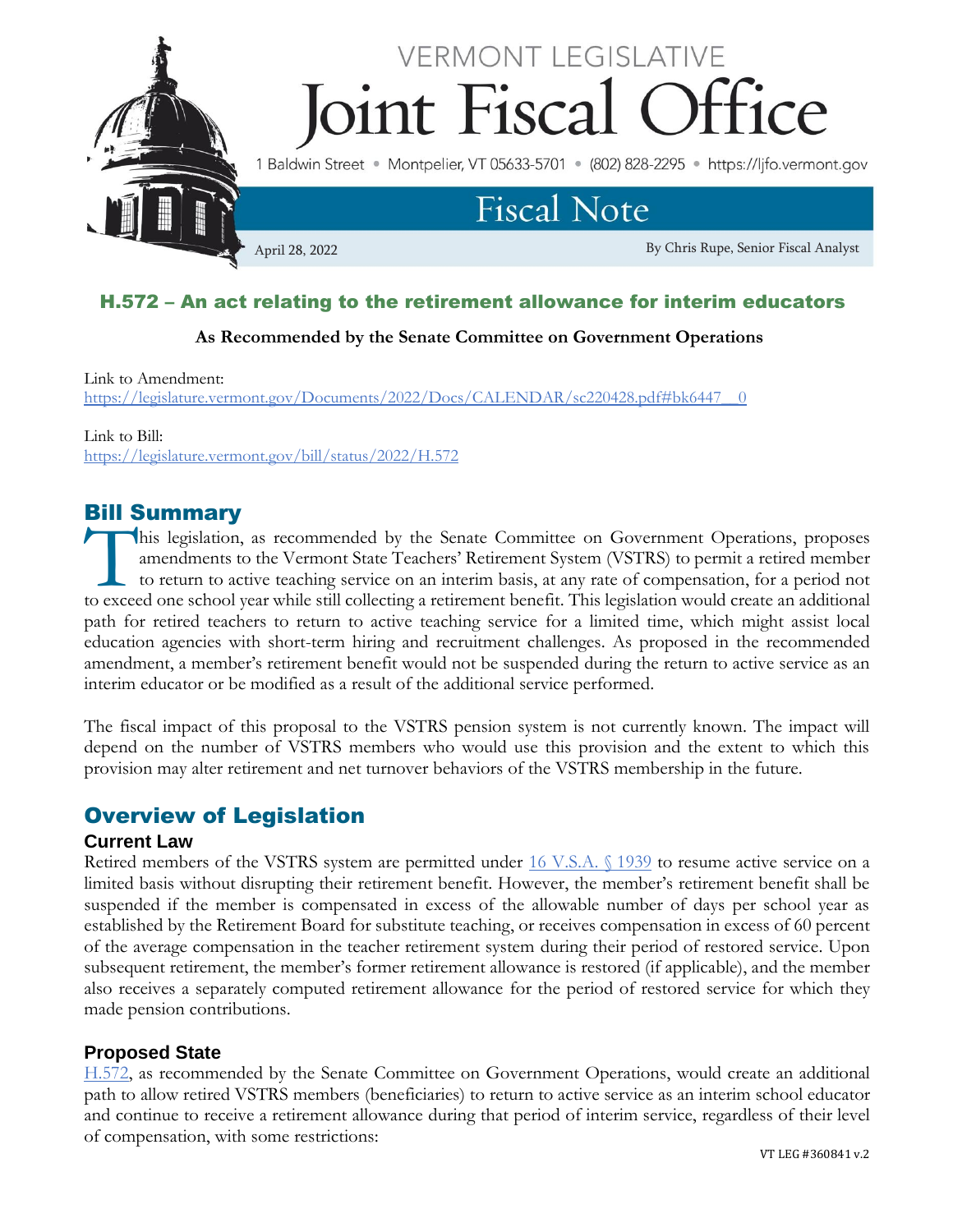- The beneficiary must have received a retirement allowance for six months or more prior to resuming service;
- The employer of the beneficiary shall make annual "new teacher assessment" payments into the Retired Teachers' Health and Medical Benefits Fund (RTHMB) for the entire period that service is resumed consistent with [16 V.S.A. §](https://legislature.vermont.gov/statutes/section/16/055/01944d) 1944d;
- The employer of the beneficiary shall remit a one-time fee of \$2,500 to the State Treasurer for administrative costs associated with the beneficiary resuming service;
- The beneficiary who resumes service under this provision would *not* make contributions into the VSTRS pension system during their period of interim service, nor would their retirement allowance increase from the period of service performed as an interim educator.
- Each superintendent who hires an interim educator pursuant to this legislation must certify to the VSTRS Board that the district exhausted all reasonable options to employ a qualified active educator prior to employing a beneficiary as an interim educator.

The recommended amendment authorizes the State Treasurer to grant not more than two renewals for a onefiscal-year period for the ability of a beneficiary to resume service as an interim educator under the provisions of this bill during FY 2024 and 2025. Should the State Treasurer renew this authority, a beneficiary may only resume service during each one-year renewal period if service is performed in a different interim school educator position.

The recommended amendment also contains a sunset provision that repeals all the provisions of H.572 on June 30, 2026.

# Fiscal Impact

The actuarial impact of this proposal on the VSTRS retirement system will depend on the number of members who utilize this provision and how it may cause retirement behaviors to change.

On its face, prohibiting interim educators from making pension contributions during their period of interim service or earning an additional retirement benefit for the service performed as an interim educator is unlikely to have a detrimental impact to the VSTRS system. The salary experience and service credit from the member's period of interim service would not increase the accrued liabilities of the pension system, and the pension system would not be obligated to refund contributions paid by the member during their period of resumed service when they subsequently retire without an additional retirement benefit. A school, therefore, would receive a year of service from a teacher without increasing the liabilities of the pension system. Furthermore, the "new teacher assessment" would be paid to the RTHMB Fund as if the school hired an active educator rather than a beneficiary, resulting in no adverse revenue impact to that Fund as a result of a school hiring decision.

However, if this proposal causes member retirement or net turnover behaviors to change substantially, it could increase the unfunded liabilities of the pension and retiree health care systems. For example, if more members decide to retire at earlier ages than they otherwise would because they find it more attractive to retire and work for a limited time as an interim educator (thereby receiving both a salary and a pension benefit concurrently), that could cause the unfunded pension and health care liabilities to increase, which would be expected to lead to increased future employer retirement costs.

While it is not currently known how many members would return to service on an interim basis under these terms, the provisions requiring a member to be retired for at least six months prior to serving as an interim educator, as well as the certification and renewal requirements and sunset provision are likely to narrow the universe of members who would return to service under this provision. These terms may also reduce any